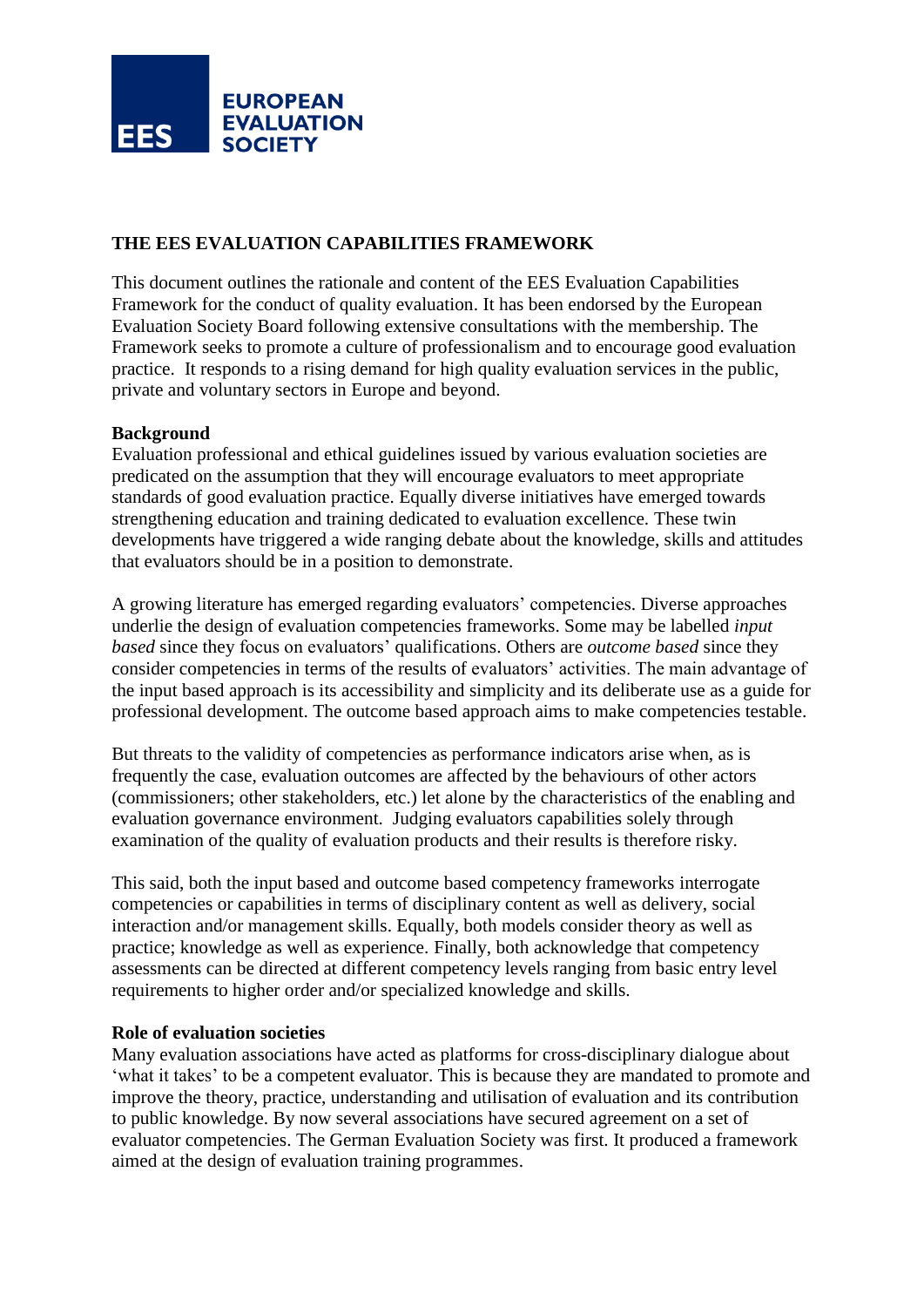The Canadian Evaluation Society's own published set of competencies came next: it is geared to professional designation. The International Development Evaluation Association's competencies framework dated January 2012 followed: it was designed to promote high ethical and professional standards in development evaluation. The UK Evaluation Society board ratified an Evaluation Capabilities Framework in June 2012.

### **The EES Capabilities Initiative**

The European Evaluation Society (EES) is no exception to this trend. EES too entered the fray and posted its Evaluation Capabilities Framework on the web in 2011. Four fifths of respondents to a 2009 membership survey wished the European Evaluation Society to pursue work on evaluation competencies in the European space. Accordingly EES sponsored panel discussions at the 2010 Prague evaluation conference and held consultations with the Network of Evaluation Societies in Europe (NESE).

Next, a proposed capabilities framework that took account of comments received following the 2009 survey was posted on the EES website together with a follow up questionnaire in 2011. The EES Helsinki Conference offered another opportunity to exchange views about evaluation professionalization. The results of the 2011 survey confirmed broad based support for the overall structure as well as the substantive content of the framework, a far cry from the opposition to the very concept of competencies evinced by the 2004 EES Conference in Berlin.

Most members visualize that multi-facetted benefits will flow from the initiative conceived as a tool for individual self assessment and/or the systematic design of evaluation training programs. Some members opined that an agreed framework would also help achieve public recognition of evaluation as a profession and an agent of positive social change. Others that it would help guide eventual designation initiatives.

### **Rationale**

The pursuit of evaluation quality beyond the application of ethical guidelines, standards and codes underlies the need for an agreed capabilities framework. As evaluation commissioners, practitioners and clients became increasingly conscious of the public interest dimension of the evaluation discipline they became more demanding about evaluation quality and more discerning regarding the qualifications needed to practice evaluation.

Strengthening a sense of identity among evaluators is another critical dimension highlighted by EES survey respondents. Finally accountability considerations help explain the imperative of reaching a workable consensus about evaluator capabilities. Evaluators have a responsibility to society and to one another to deliver value to their clients and the society. For all these reasons an agreed capabilities framework is now widely perceived as a key pillar of evaluation professionalism.

# **Scope of EES Framework**

Both EES surveys validated the structure of the framework and helped to hone its actual content. Knowledge, practice and dispositions were confirmed as the three main clusters of evaluation capabilities. Evaluation work requires knowledge, skills and attitudes honed through experience. Mastery of core knowledge elements is intrinsic to evaluation excellence. So is a basic understanding of evaluation methods and an understanding of the potential and limits of evaluation tools. On the other hand, a person can have all the knowledge needed for evaluation and yet fail to perform as a good evaluator.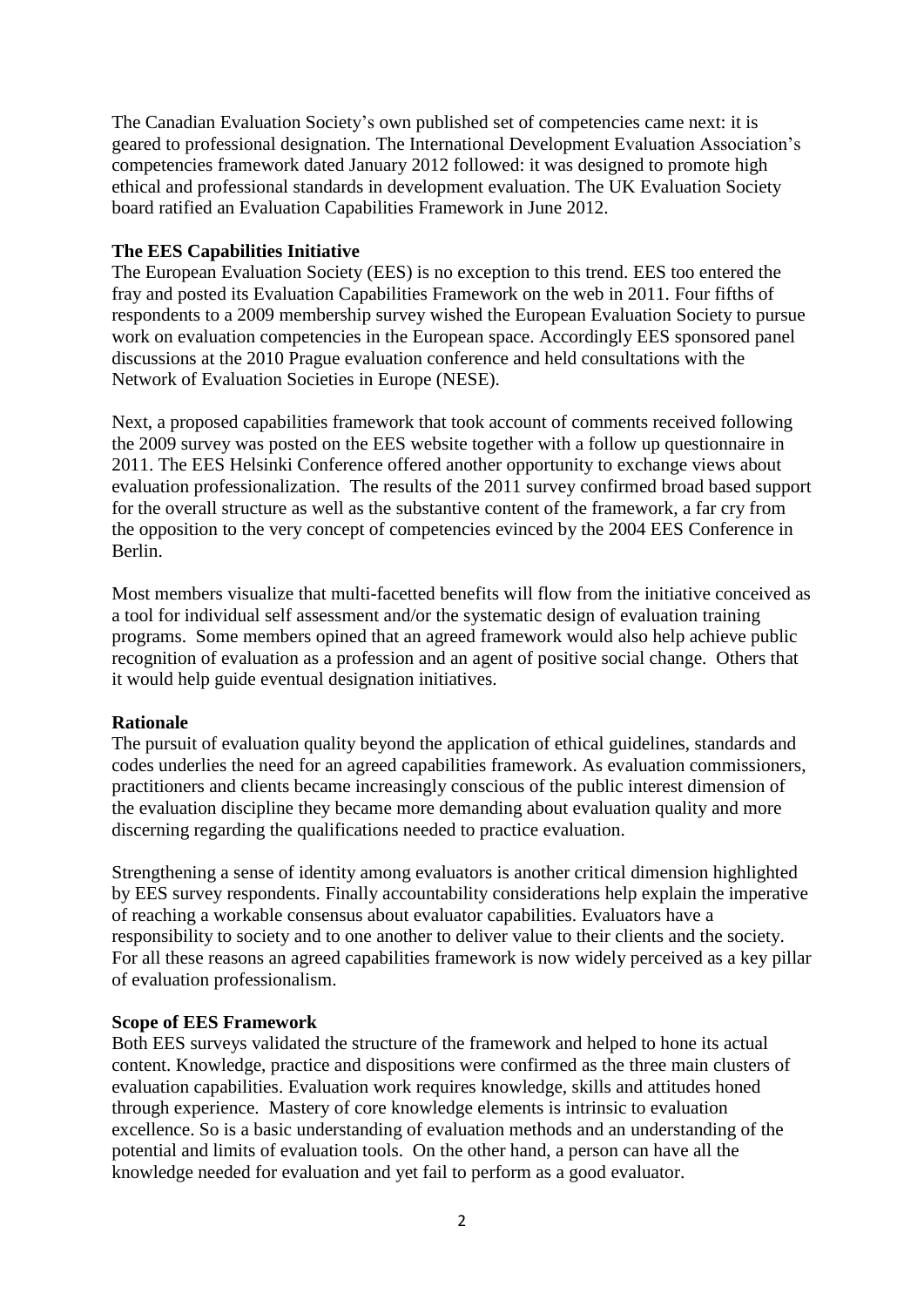The capacity to deliver quality evaluation implies skills acquired and refined through experience: practice is central to evaluation competencies. Without a capacity to deliver, evaluation quality falters. Equally, evaluators should aspire to intellectual virtues like honesty and precision of language that are relevant to the quality of evaluations. From this perspective, evaluation practice is closely associated with the scientific method and familiarity with it is desirable if only because evaluators are increasingly called upon to assess the validity of scientific claims on which public policy rests.

Finally, evaluation is not for everyone. Good evaluators are endowed with a distinctive mindset. Knowledge can be imparted and systematic training can enhance the quality of practice. But it is far harder but no less important to instil in evaluators the special dispositions of character and attitudes that make for evaluation excellence.

### **The EES Framework**

The EES capabilities framework aims to raise awareness of the attributes required to conduct quality evaluations. It takes into account that responsibility for evaluation quality and for the integrity of the evaluation process does not rest solely on the shoulders of individual evaluators. Several evaluators are often involved in the conduct of an evaluation so that it is the combination of individual characteristics as well as the ability of the evaluation manager to weld diverse attributes into an effective team that ultimately matters. The rules of the game imposed by commissioners may also enhance or hinder evaluation quality. Last but not least the social and political context also impacts on evaluation results.

Nevertheless generic evaluator competencies are major contributors to the quality of evaluation as a social practice. Three major categories of capabilities make up the EES framework:

- **Evaluation knowledge** addresses the adequate comprehension of evaluation history, approaches, models and theories and their implications with respect to evaluation governance, design, purposes, practices and methods and the diverse uses of evaluation in society
- **Professional practice** has to do with what actually goes on in the field. Carrying out a credible and valid evaluation based on sound technical principles is essential but so are the communications talents and the interpersonal attributes involved in designing and managing the evaluation process. Listening and negotiation skills, a capacity to listen, a readiness to adapt to diverse political contexts matter a great deal.
- **Dispositions and attitudes** refer to personal qualities that enable evaluators to practice the discipline not only in receptive circumstances but also in difficult contexts where vital conflicting interests are in play and evaluation capture is a threat. Grace under pressure, independence of mind and independence of appearance as well as strong ethical principles are vital attributes for evaluators.

# **Towards professionalization**

The EES surveys brought out the notion that complementary initiatives would be needed to promote evaluation excellence. Towards enhancing the quality of evaluation practice the surveys disclosed exceptionally strong support for harmonized evaluation guidelines across borders, sharing of good practices through connectivity among evaluators, mentoring and improved access to quality assurance advice. Next in line was enhanced access to quality training and greater availability of academic offerings at the MA and PhD levels. The final piece of the puzzle is evaluator peer review and designation.